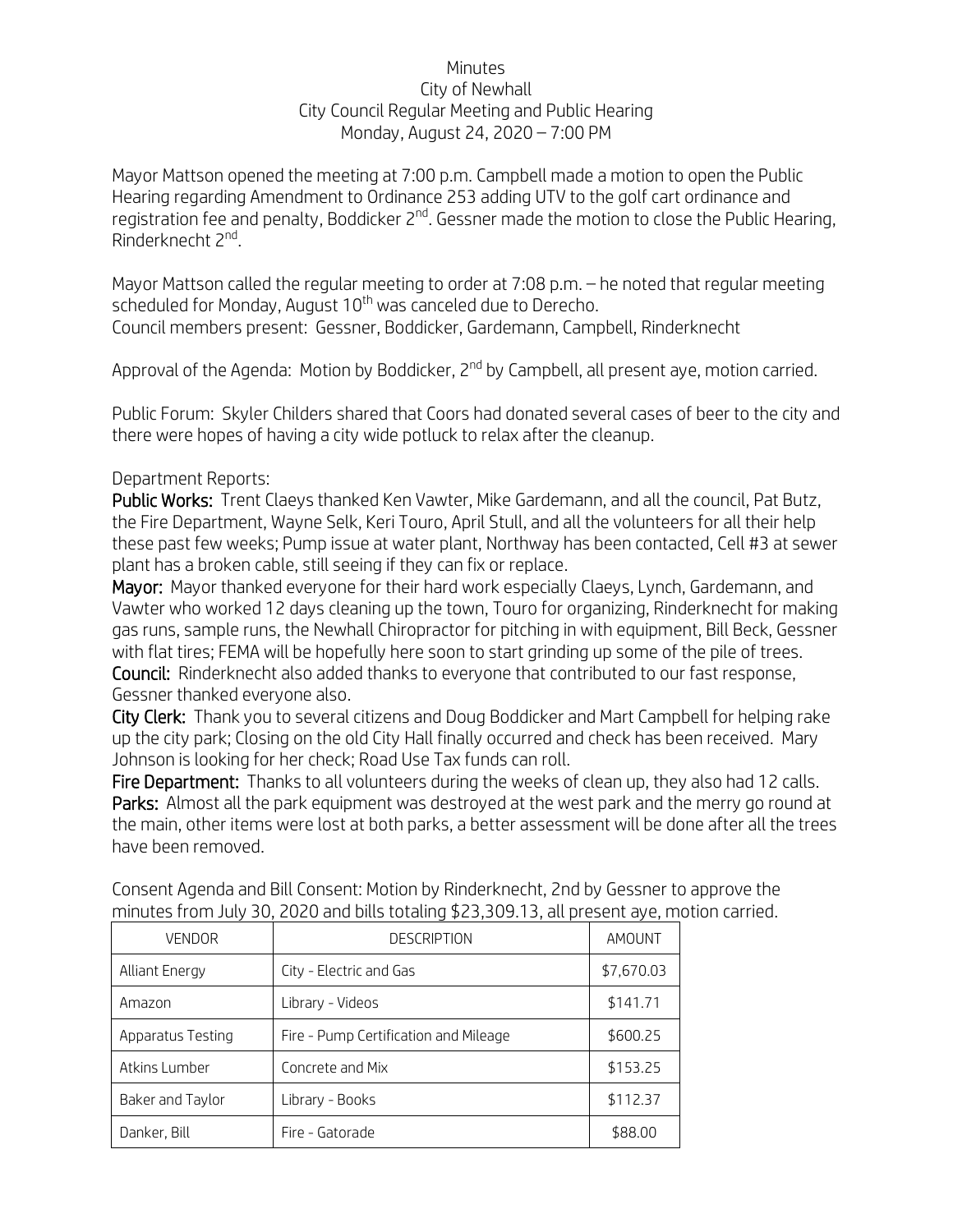| Danker, Bill             | Fire - water                                    | \$11.80     |
|--------------------------|-------------------------------------------------|-------------|
| EZ Trash                 | City - Garbage and Recycling                    | \$4,642.67  |
| Gazette                  | Publication - Ord Golf Cart Publication         | \$6.29      |
| Hupfeld Stump<br>Removal | City - 508 1st St, 510 1st and 6th Tree Trim    | \$1,600.00  |
| Hydrants Unlimited       | Water/Sewer - Operator Lisc and Chemicals       | \$1,120.00  |
| Keystone Labs            | Water/Sewer - Wastewater/E.Coli Analysis        | \$653.00    |
| Kris, Tim                | Meter Deposit Refund                            | \$5.00      |
| LL Pelling               | UPM in Bags                                     | \$392.00    |
| Martin Equipment         | Streets - Rental for Ditches and Storm          | \$2,530.00  |
| Menards                  | City Hall/Shop - Hand Sanitizer and Wash Cloths | \$50.75     |
| MPC Newspapers           | City - Annual Subscription                      | \$28.95     |
| Newhall Post Office      | Fire/First Responders - Post Office Box         | \$64.00     |
| Quill                    | Library - Supplies                              | \$129.08    |
| South Slope              | City - Internet, Cable and Phone                | \$535.46    |
| <b>Staples</b>           | City - Toner and Pouches                        | \$562.41    |
| <b>Staples</b>           | City - 3 Scissors                               | \$10.99     |
| State Library of Iowa    | Library - FY21 Bridges E Book Content Fee       | \$395.50    |
| State Library of Iowa    | Library - FY21 Bridges E Book Platform Fee      | \$62.00     |
| US Cellular              | City - Cell Service                             | \$164.05    |
| <b>USA Blue Book</b>     | Water - CPVC Nozzle                             | \$345.69    |
| Visa                     | City - Signs for new dump                       | \$343.92    |
| Visa                     | Fire - Security Cameras, Cable, Warranty        | \$633.10    |
| Visa                     | City Hall - Supplies, folders                   | \$63.10     |
| Visa                     | City Hall - Map Tubes                           | \$79.18     |
| Visa                     | City Hall - Adobe                               | \$15.89     |
| Visa                     | Sewer Belts from Grainger                       | \$45.88     |
| Visa                     | City - Benton County Recorder                   | \$27.81     |
| Williams, Creston        | Meter Deposit Refund                            | \$25.00     |
|                          |                                                 | \$23,309.13 |

## Council Action:

- A. Ordinance 253 tabled wording changes need to occur.
- B. Motion by Boddicker, 2<sup>nd</sup> by Campbell to contact Prairie Road Builders to delay road work this summer except for  $1^{st}$  Avenue, all present aye, motion carried if we are able to get out of the signed contract.
- C. Motion by Boddicker, 2nd by Campbell to proceed with painting the batting cage, to pick a quote and get it done, Boddicker, Campbell yes, Gessner, Gardemann, and Rinderknecht